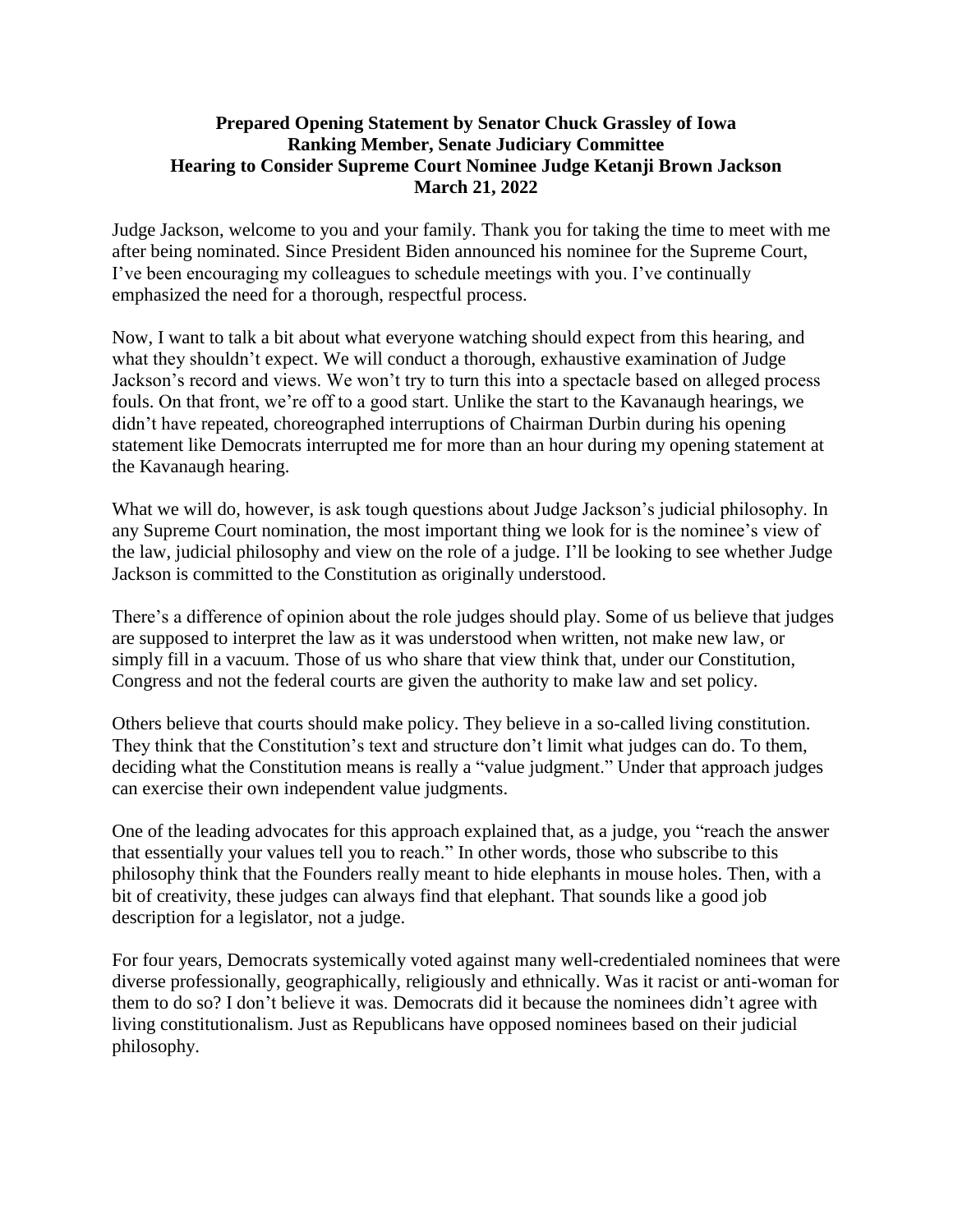There are lots of problems with living constitutionalism. In the Senate, we spend a lot of time writing legislation. We argue over the language. We negotiate over how broad or narrow certain provisions of a law should be. If we can't convince our colleagues to adopt all of our ideas, we have been known to compromise every once in a while.

We depend on judges to interpret the laws as we write them. If judges impose their own policy preferences from the bench and essentially revise the laws we pass, it makes it harder for us to write good laws. Sometimes, we need to include a provision that is very broad to get a colleague's support. If a judge re-writes the law later because of vague notions about fairness or equity or the common good, that unravels all of our work.

More importantly, the American people should be able to read a law and know what it means. They shouldn't have to ask how a federal judge who disagrees with the law could re-interpret the words on the page.

This is why we must carefully examine federal judges' records, especial Supreme Court nominees.

Judge Jackson has served as an Assistant Federal Public Defender, worked in private practice, and served at the United States Sentencing Commission. She also served as a federal district court judge from 2013 to 2021. She's served on the D.C. Circuit since June 2021. I'm sure senators will have a few questions for Judge Jackson about the two opinions she's authored since joining that court.

As for her district court record, there have been some accusations that we cherry-picked some of Judge Jackson's criminal cases. Don't worry. We're going to talk about the other ones too.

I was disappointed we weren't able to get bipartisan agreement to ask for Judge Jackson's documents from her time as Vice Chair at the Sentencing Commission. The Commission is an independent agency created to "advise and assist Congress and the executive branch in the development of effective and efficient crime policy." Unfortunately, it sounds like we'll have to wait until those documents are required to be released—20 years from now.

Democrats have argued her time on the Commission is an important part of Judge Jackson's experience that she'll draw on as a judge. They're right. That's why it would've been good to see what her views were. As the head of the Commission explained in a letter to Senator Durbin, the public documents turned over to this Committee represent the consensus views of the Commission, not necessarily Judge Jackson's own views.

The Obama White House sent us roughly 68,000 pages of material. But more than 38,000 pages are repeated copies of an email thread keeping track of tweets about the Garland nomination. Those emails contain one tweet about Judge Jackson. More than 13,000 pages are just lists of previous nominations. So that leaves only 16,000 pages that we received from the White House that aren't obviously useless like all the other documents we received. But, for comparison, the White House has still withheld 48,000 pages under the Presidential Records Act and FOIA exemptions. That's a lot of hiding.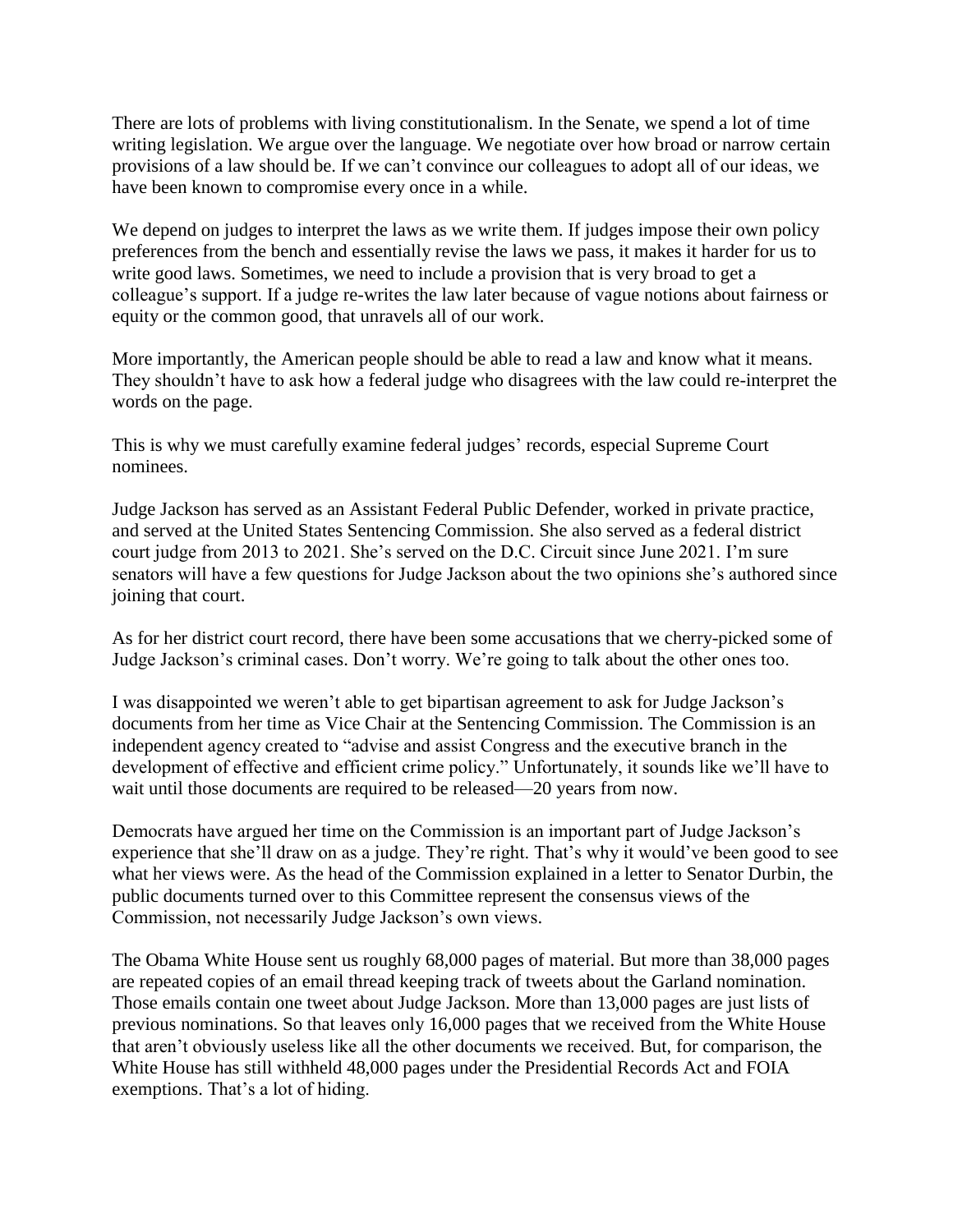But the limited number of useful records we received from the Obama White House show exactly why Sentencing Commission documents would have been important.

There are a number of dark money groups on the Left that argue federal judges should make policy decisions based on the judges' own values. I've talked about the troubling role far-left dark money groups like Demand Justice have played in this administration's judicial selection process.

When Demand Justice isn't creating short lists for President Biden to pick judicial nominees from or putting out new litmus tests, they're running ad campaigns attacking the independence of the judiciary. They've strongly supported the so-called "progressive" prosecutors who are soft on violent crime in the face of a rising crime wave in cities like San Francisco, Philadelphia, Boston and Los Angeles.

What does that have to do with Judge Jackson? The Obama White House records indicate that a co-founder of Demand Justice played an important role on Judge Jackson's nominations to the Sentencing Commission and the district court. The Demand Justice co-founder even interviewed Judge Jackson about a nomination to the Sentencing Commission. It would be helpful to know what the Demand Justice co-founder learned during that process and why they so strongly support Judge Jackson.

However, it hasn't all been bad on the document front. We'd asked for briefs that aren't available online for D.C. Circuit cases Judge Jackson worked on as an attorney. At first we were told they might not be available for a few weeks. To our pleasant surprise, we received them early, apparently because the White House had asked for them too. Judging by the timetable we were originally given to get the briefs, that request was made after she was announced.

Now, those documents concern Judge Jackson's time as an Assistant Federal Public Defender. Democrats have accused Republicans of vilifying nominees who have represented criminal defendants. That's just not the case. Previous Supreme Court nominees have also represented criminal defendants on appeals. Chief Justice Roberts was appointed by the Supreme Court to represent a defendant in an important criminal law case, and he also helped represent an inmate on Florida's death row. And Justice Barrett represented criminal defendants appealing their conviction while she was in private practice.

I've distinguished between two types of nominees who have worked on criminal cases. There are Bill of Rights attorneys who want to protect defendants' constitutional rights. Then there are what I've called criminal defense lawyers who disagree with our criminal laws and want to undermine laws that they have policy disagreements with. That's an important difference.

Just a year or two ago, Democrats had no trouble opposing nominees based on arguments those nominees made on behalf of clients. I could read off quotes of Democrats doing that to Trump nominees. But we only have ten minutes for opening statements, and I'd run out of time.